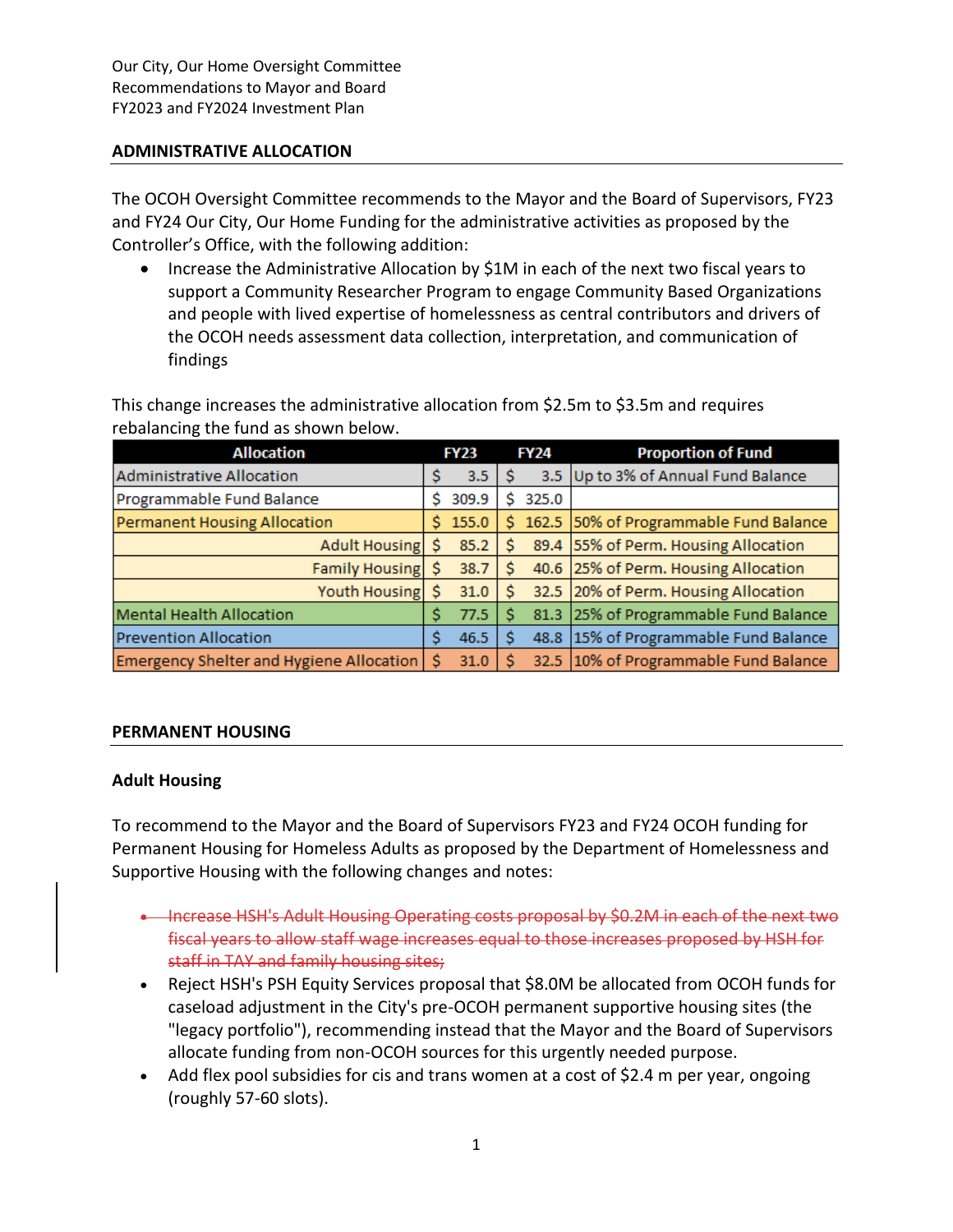Our City, Our Home Oversight Committee Recommendations to Mayor and Board FY2023 and FY2024 Investment Plan

• Note that these changes can be made while also creating a reserve of \$9m, retaining one-time savings of \$14.53m, and leaving an unprogrammed balance of \$5.9m6.1m in FY24.

## **Youth Housing**

To recommend to the Mayor and the Board of Supervisors FY23 and FY24 OCOH funding for Permanent Housing for Homeless Youth as proposed by the Department of Homelessness and Supportive Housing with the following changes and notes:

- Reject HSH's PSH Equity Services proposal that \$1.0M be allocated from OCOH funds for caseload adjustment in the City's pre-OCOH permanent supportive housing sites (the "legacy portfolio"), recommending instead that the Mayor and the Board of Supervisors allocate funding from non-OCOH sources for this urgently needed purpose.
- Note that while recommending the TAY Housing Flex Pool budget proposed by HSH, the OCOH Oversight Committee, informed by themes from the listening sessions, encourages incorporating a shared housing model in implementation of these funds.
- Note that these changes can be made while also creating a reserve of \$3.1m and leaving unprogrammed balances of \$11.8m in FY23 and \$15.4m in FY24. An estimated \$58.4m will carry forward from FY22 for acquisitions during the two budgeted years.

# **Family Housing**

To recommend to the Mayor and the Board of Supervisors FY23 and FY24 OCOH funding for Permanent Housing for Homeless Families as proposed by the Department of Homelessness and Supportive Housing with the following changes and notes:

- Increase the proposal for MOHCD administered Family Housing SRO Subsidies by \$2m beginning in FY24 to allow 100 additional families to move from SROs to suitable family living accommodations;
- Add 30 Family Housing Flex Pool PSH slots for doubled up families, including undocumented and asylum-seeking families, in FY23 and another 30 slots in FY24 at a cost of \$1.82m in FY23 and \$3.7m ongoing beginning in FY24;
- Reject HSH's PSH Equity Services that \$3.2M be allocated from OCOH funds for caseload adjustment in the City's pre-OCOH permanent supportive housing sites (the "legacy portfolio"), recommending instead that the Mayor and the Board of Supervisors allocate funding from non-OCOH sources for this urgently needed purpose.
- Note that these changes can be made while also creating a reserve of \$4m and leaving unprogrammed balances of \$10.2min FY23 and \$9.3m in FY24.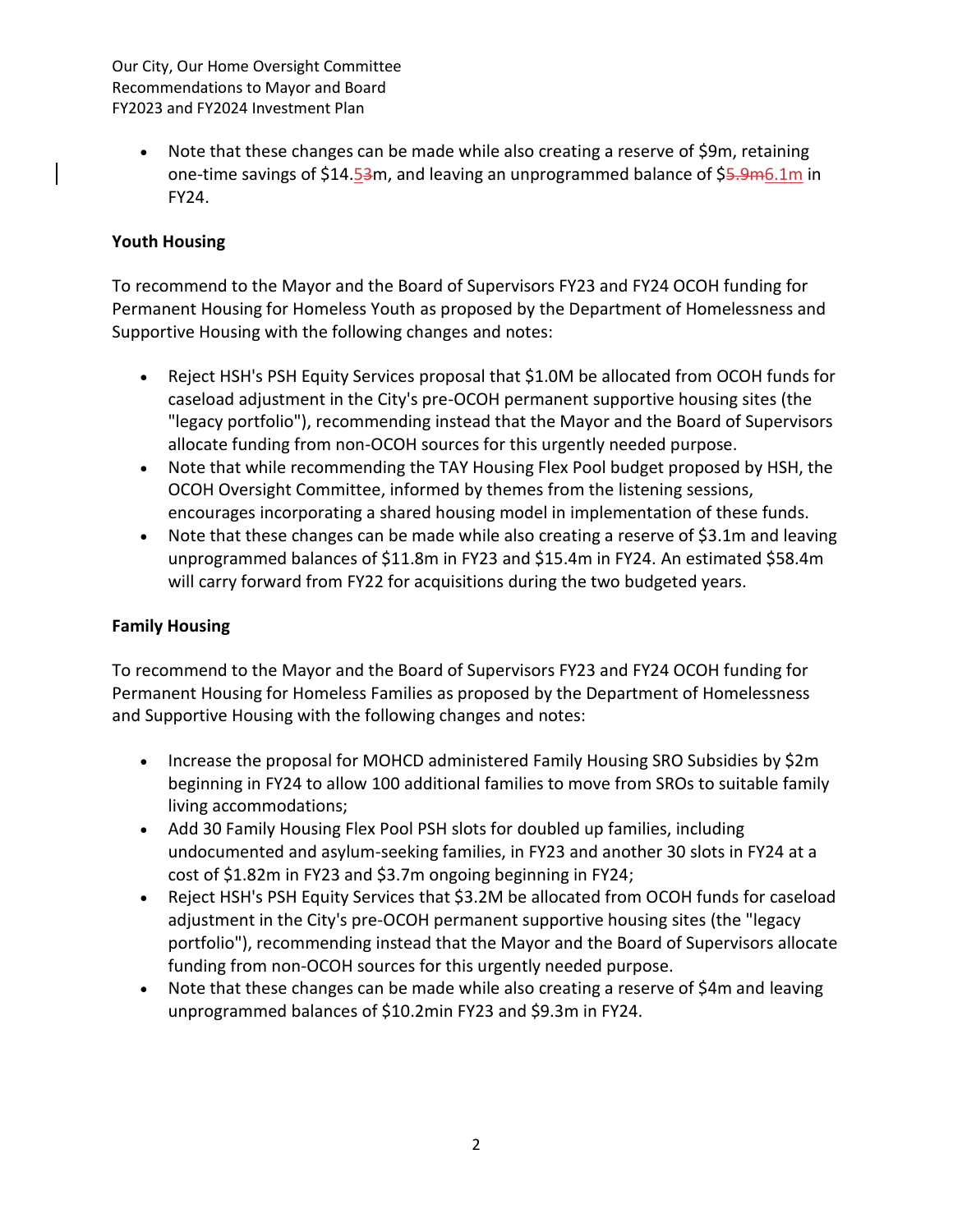Our City, Our Home Oversight Committee Recommendations to Mayor and Board FY2023 and FY2024 Investment Plan

### **MENTAL HEALTH**

To recommend to the Mayor and the Board of Supervisors FY23 and FY24 OCOH funding for mental health services as proposed by the Department of Public Health with the following changes and notes:

- Add a Dual Diagnosis Transitional Care Therapeutic Teaching Community program for women in the Bayview neighborhood, with 50 slots at a cost of \$3.5m in FY23 and \$3.6m in F24. This recommendation responds to insights gained through the listening sessions. The program will increase the geographic, racial and gender equity in services.
- Implement the recommended Behavioral and Clinical Health Services in shelters and drop-in centers with attention to providing TAY mental health services for the community, including on-site extended clinical hours for youth navigation center and telehealth options.
- Re-direct the \$17.5m use of one-time fund balance from Behavioral Health Access and Drop In Center to Treatment Bed Acquisitions.
- Note that these recommendations require drawing down the full \$44.5m in one-time savings that are estimated at the end of FY22 and drawing down \$8.2m of reserve in FY24. At the end of the second budget year (FY24), there will be \$0.0 in one-time savings and \$7.3m in reserves. An estimated \$139.5m will be available during the two budgeted years for acquisitions.

## **HOMELESSNESS PREVENTION SERVICES**

To recommend to the Mayor and the Board of Supervisors FY23 and FY24 OCOH funding for Homelessness Prevention Services as proposed by the Department of Homelessness and Supportive Housing with the following changes and notes:

- Add Public Benefits Advocacy to the Targeted Homelessness Prevention Services at a cost of \$1M in FY23 and FY24. The \$2m cost of this two-year program will be taken from Problem Solving for Adults, Veterans, and Justice Involved Adults, a one-time source of funding. This two-year program will fund Community Based Organizations to provide benefits advocacy using the evidence-based model of lawyer-social worker teams to security disability and veteran's benefits for households at risk of homelessness.
- Add Family Rapid Re-Housing Extensions to the Rental Assistance category at a cost of \$1.38m in FY23 and \$1.4m in FY24. The \$2.8m cost of this two-year program will be subtracted from Problem Solving for Families, which is a one-time source of funding. This two-year program will provide 24-month subsidy extensions to families who cannot pay market rent at the end of their Rapid Re-Housing program. The extensions will prevent those household from returning to homelessness. This recommendation builds upon insight from the listening sessions.